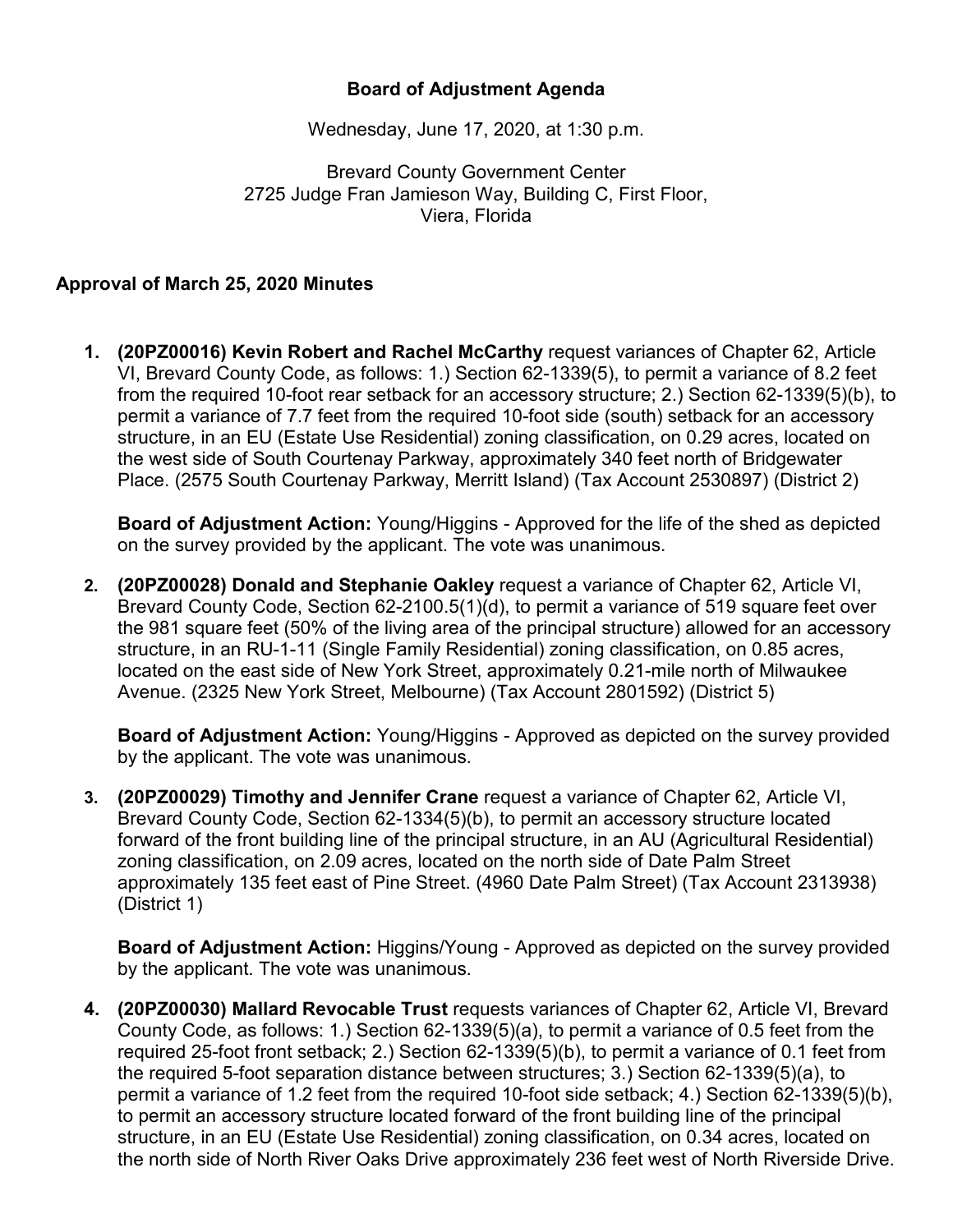(504 North River Oaks Drive) (Tax Account 2727676) (District 5)

**Board of Adjustment Action:** Young/Higgins - Approved as depicted on the survey provided by the applicant. The vote was unanimous.

**5. (20PZ00034) Wilson and Brianna Cheatham** (Richard Vyce) request variances of Chapter 62, Article VI, Brevard County Code, as Follows: 1.) Section 62-2123(a), to permit a variance of .35 feet from the required 5-foot rear setback for a swimming pool screen enclosure; 2.) Section 62-2123(a), to permit a variance of 1.22 feet from the 5-foot south side setback required for a swimming pool screen enclosure, in a PUD (Planned Unit Development) zoning classification, on 0.22 acres, located on the east side of Arroyo Drive just south of Sallisbury Court. (6415 Arroyo Drive) (Tax Account 2628576) (District 4)

**Board of Adjustment Action:** Young/Higgins – Approved as depicted on the survey provided by the applicant. The vote was unanimous.

**6. (20PZ00036) William S. and Cheri Lockwood** request a variance of Chapter 62, Article VI, Brevard County Code, Section 62-2109(c), to permit a variance of 2 feet over the 4-foot height requirement for a fence located in the side street setback, in an EU (Estate Use Residential) zoning classification, on 0.49 acres, located on the northeast corner of North Tropical Trail and Lucas Place. (500 Lucas Place) (Tax Account 2417056) (District 2)

**Board of Adjustment Action:** Higgins/Young – Approved as depicted on the survey provided by the applicant. The vote was unanimous.

**7. (20PZ00037) Dennis George, Jr. and Ariel Poley** request a variance of Chapter 62, Article VI, Brevard County Code, Section 62-1340(5)(a), to permit a variance of 8 feet from the 20 foot front setback for a principal structure, in an RU-1-11 (Single Family Residential) zoning classification, on 0.18 acres, located on the west side of Pelican Drive across from Southeast Third Street (280 Pelican Drive) (Tax Account 2607797) (District 4)

**Board of Adjustment Action:** Young/Higgins – Approved as depicted on the survey provided by the applicant. The vote was unanimous.

**8. (20PZ00039) Carl Harry, Jr. and Maria T. Harris** (John Campbell) request variances of Chapter 62, Article VI, Brevard County Code, as follows: 1.) Section 62-1340(5)(b), to permit a variance of 2.5 feet from the 7.5-foot side (east) setback for an accessory structure; 2.) Section 62-1340(5)(b), to permit a variance of 1 foot from the 5-foot separation distance required between structures, in an RU-1-11 (Single Family Residential) zoning classification, on 0.19 acres, located on the north side of Tiki Drive, approximately 75 feet west of Koloa Drive (230 Tiki Drive) (Tax Account 2419595) (District 2)

**Board of Adjustment Action:** Higgins/Young – Approved as depicted on the survey provided by the applicant. The vote was unanimous.

**9. (20PZ00047) Rose and Daniel Edde** request a variance of Chapter 62, Article VI, Brevard County Code, Section 62-2109(e), to permit a variance of 2 feet over 4-foot height limitation for a fence within the side street setback in an SR (Suburban Residential) zoning